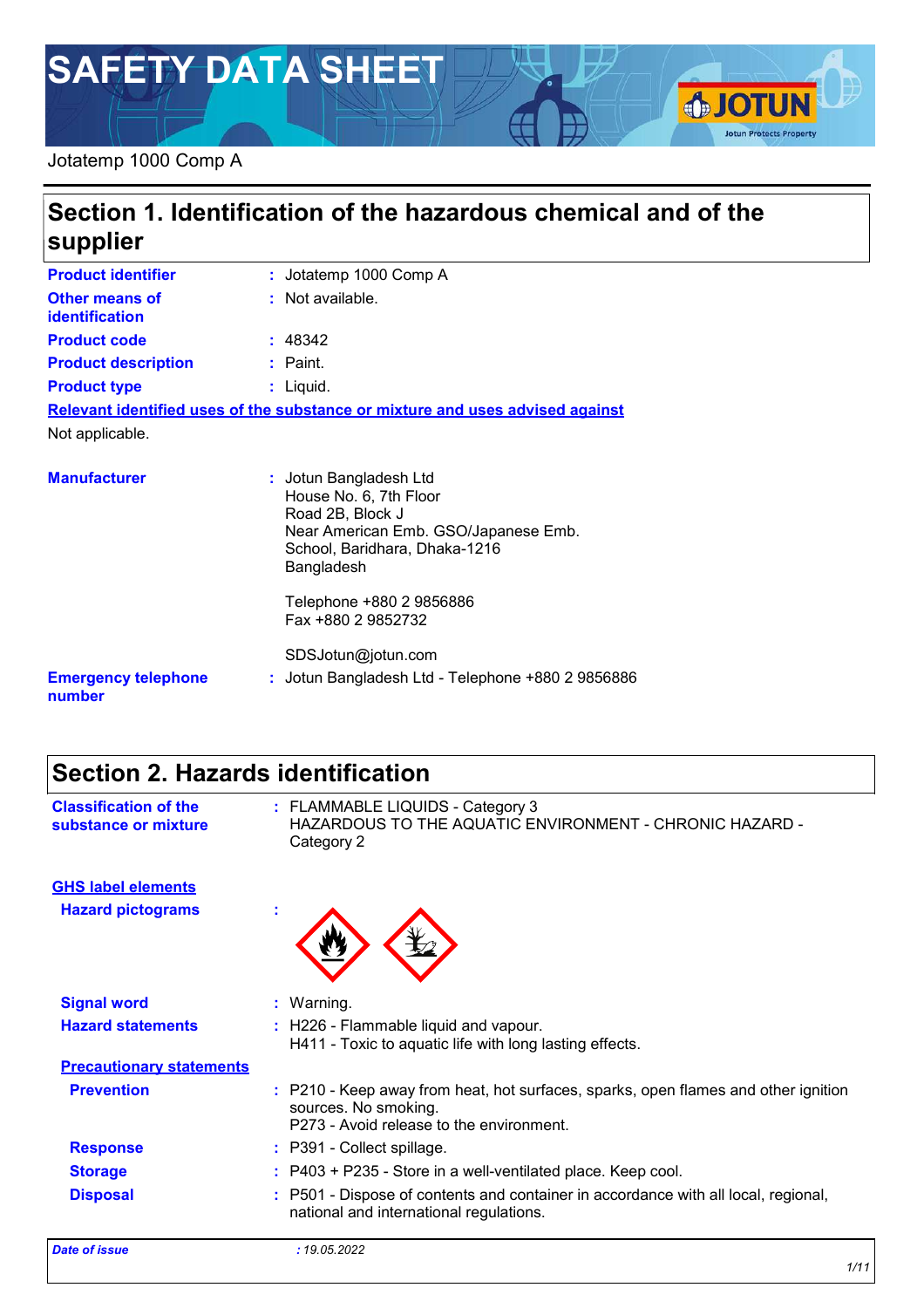## **Section 2. Hazards identification**

**Other hazards which do not :** None known. **result in classification**

## **Section 3. Composition and information of the ingredients of the hazardous chemical**

| Substance/mixture     | : Mixture        |
|-----------------------|------------------|
| <b>Other means of</b> | : Not available. |
| <b>identification</b> |                  |

#### **CAS number/other identifiers**

| <b>CAS number</b>      | : Not applicable. |
|------------------------|-------------------|
| <b>EC</b> number       | : Mixture.        |
| <b>Product code</b>    | : 48342           |
| <b>Ingradiant nama</b> |                   |

| <b>Ingredient name</b>      | %         | <b>CAS number</b> |
|-----------------------------|-----------|-------------------|
| trizinc bis(orthophosphate) | 530       | 7779-90-0         |
| xylene                      | $\leq 10$ | 1330-20-7         |
| ethylbenzene                | 5≤ا       | 100-41-4          |
| 2-butoxyethanol             | 1≤5       | 111-76-2          |

**There are no additional ingredients present which, within the current knowledge of the supplier and in the concentrations applicable, are classified as hazardous to health or the environment and hence require reporting in this section.**

**Occupational exposure limits, if available, are listed in Section 8.**

### **Section 4. First aid measures**

| <b>Description of necessary first aid measures</b> |                                                                                                                                                                                                                                                                                                                                                                                                                                                                                                                                                                                                                                                                                                                                      |
|----------------------------------------------------|--------------------------------------------------------------------------------------------------------------------------------------------------------------------------------------------------------------------------------------------------------------------------------------------------------------------------------------------------------------------------------------------------------------------------------------------------------------------------------------------------------------------------------------------------------------------------------------------------------------------------------------------------------------------------------------------------------------------------------------|
| <b>Eye contact</b>                                 | : Immediately flush eyes with plenty of water, occasionally lifting the upper and lower<br>eyelids. Check for and remove any contact lenses. Continue to rinse for at least 10<br>minutes. Get medical attention if irritation occurs.                                                                                                                                                                                                                                                                                                                                                                                                                                                                                               |
| <b>Inhalation</b>                                  | : Remove victim to fresh air and keep at rest in a position comfortable for breathing.<br>If not breathing, if breathing is irregular or if respiratory arrest occurs, provide<br>artificial respiration or oxygen by trained personnel. It may be dangerous to the<br>person providing aid to give mouth-to-mouth resuscitation. Get medical attention if<br>adverse health effects persist or are severe. If unconscious, place in recovery<br>position and get medical attention immediately. Maintain an open airway. Loosen<br>tight clothing such as a collar, tie, belt or waistband.                                                                                                                                         |
| <b>Skin contact</b>                                | : Flush contaminated skin with plenty of water. Remove contaminated clothing and<br>shoes. Get medical attention if symptoms occur. Wash clothing before reuse.<br>Clean shoes thoroughly before reuse.                                                                                                                                                                                                                                                                                                                                                                                                                                                                                                                              |
| <b>Ingestion</b>                                   | : Wash out mouth with water. Remove dentures if any. If material has been<br>swallowed and the exposed person is conscious, give small quantities of water to<br>drink. Stop if the exposed person feels sick as vomiting may be dangerous. Do not<br>induce vomiting unless directed to do so by medical personnel. If vomiting occurs,<br>the head should be kept low so that vomit does not enter the lungs. Get medical<br>attention if adverse health effects persist or are severe. Never give anything by<br>mouth to an unconscious person. If unconscious, place in recovery position and get<br>medical attention immediately. Maintain an open airway. Loosen tight clothing such<br>as a collar, tie, belt or waistband. |
| Most important symptoms/effects, acute and delayed |                                                                                                                                                                                                                                                                                                                                                                                                                                                                                                                                                                                                                                                                                                                                      |
| <b>Potential acute health effects</b>              |                                                                                                                                                                                                                                                                                                                                                                                                                                                                                                                                                                                                                                                                                                                                      |
| <b>Eve contact</b>                                 | : No known significant effects or critical hazards.                                                                                                                                                                                                                                                                                                                                                                                                                                                                                                                                                                                                                                                                                  |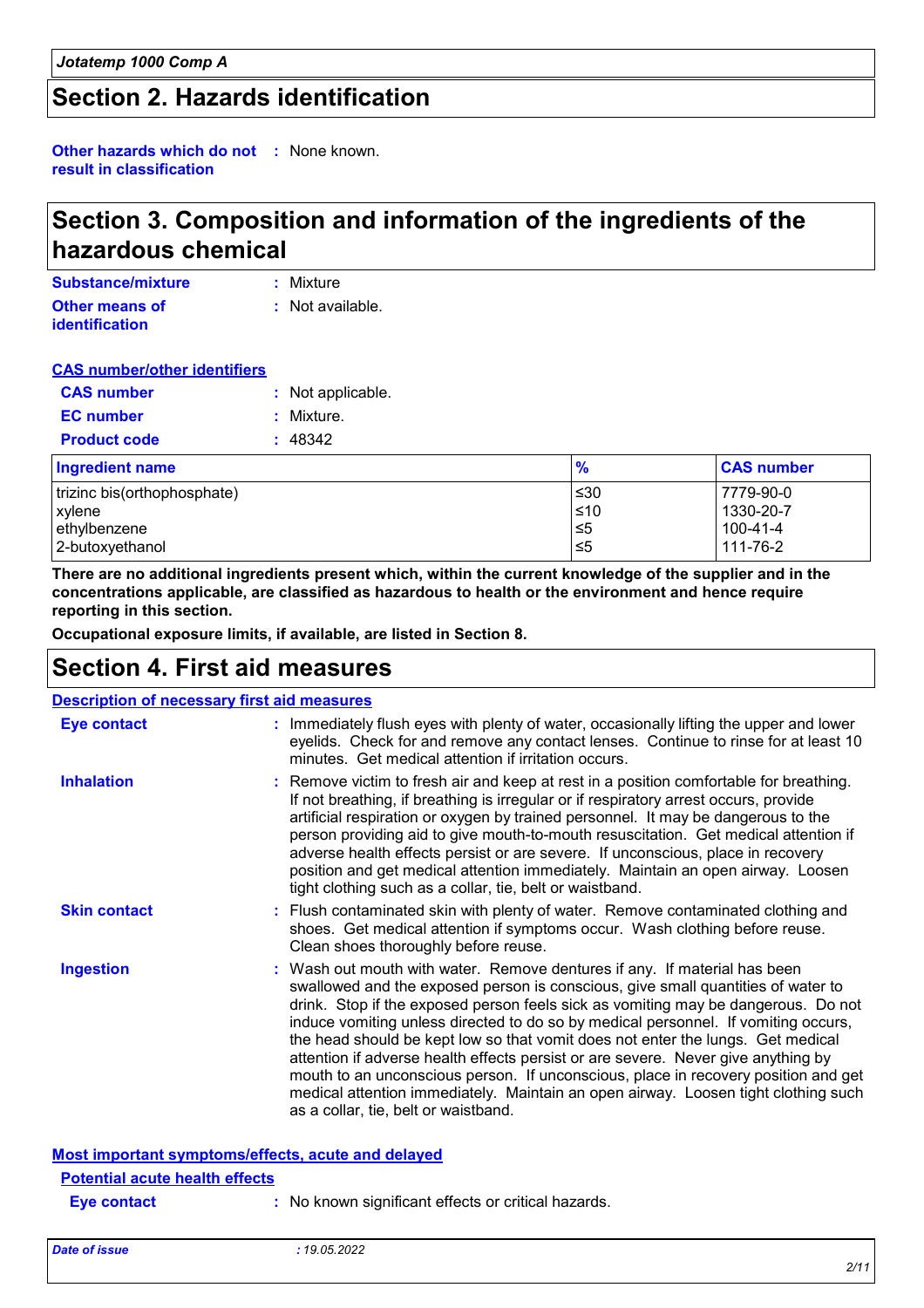## **Section 4. First aid measures**

| <b>Inhalation</b>                   | : No known significant effects or critical hazards.                                                                                                                           |
|-------------------------------------|-------------------------------------------------------------------------------------------------------------------------------------------------------------------------------|
| <b>Skin contact</b>                 | : No known significant effects or critical hazards.                                                                                                                           |
| <b>Ingestion</b>                    | : No known significant effects or critical hazards.                                                                                                                           |
| <b>Over-exposure signs/symptoms</b> |                                                                                                                                                                               |
| Eye contact                         | : No specific data.                                                                                                                                                           |
| <b>Inhalation</b>                   | : No specific data.                                                                                                                                                           |
| <b>Skin contact</b>                 | : No specific data.                                                                                                                                                           |
| <b>Ingestion</b>                    | : No specific data.                                                                                                                                                           |
|                                     | Indication of immediate medical attention and special treatment needed, if necessary                                                                                          |
| <b>Notes to physician</b>           | : Treat symptomatically. Contact poison treatment specialist immediately if large<br>quantities have been ingested or inhaled.                                                |
| <b>Specific treatments</b>          | : No specific treatment.                                                                                                                                                      |
| <b>Protection of first-aiders</b>   | : No action shall be taken involving any personal risk or without suitable training. It<br>may be dangerous to the person providing aid to give mouth-to-mouth resuscitation. |

**See toxicological information (Section 11)**

## **Section 5. Firefighting measures**

| <b>Extinguishing media</b>                               |                                                                                                                                                                                                                                                                                                                                                                                                                                  |
|----------------------------------------------------------|----------------------------------------------------------------------------------------------------------------------------------------------------------------------------------------------------------------------------------------------------------------------------------------------------------------------------------------------------------------------------------------------------------------------------------|
| <b>Suitable extinguishing</b><br>media                   | : Use dry chemical, $CO2$ , water spray (fog) or foam.                                                                                                                                                                                                                                                                                                                                                                           |
| <b>Unsuitable extinguishing</b><br>media                 | : Do not use water jet.                                                                                                                                                                                                                                                                                                                                                                                                          |
| <b>Specific hazards arising</b><br>from the chemical     | : Flammable liquid and vapour. Runoff to sewer may create fire or explosion hazard.<br>In a fire or if heated, a pressure increase will occur and the container may burst, with<br>the risk of a subsequent explosion. This material is toxic to aquatic life with long<br>lasting effects. Fire water contaminated with this material must be contained and<br>prevented from being discharged to any waterway, sewer or drain. |
| <b>Hazardous thermal</b><br>decomposition products       | Decomposition products may include the following materials:<br>carbon dioxide<br>carbon monoxide<br>phosphorus oxides<br>halogenated compounds<br>metal oxide/oxides                                                                                                                                                                                                                                                             |
| <b>Special protective actions</b><br>for fire-fighters   | : Promptly isolate the scene by removing all persons from the vicinity of the incident if<br>there is a fire. No action shall be taken involving any personal risk or without<br>suitable training. Move containers from fire area if this can be done without risk.<br>Use water spray to keep fire-exposed containers cool.                                                                                                    |
| <b>Special protective</b><br>equipment for fire-fighters | : Fire-fighters should wear appropriate protective equipment and self-contained<br>breathing apparatus (SCBA) with a full face-piece operated in positive pressure<br>mode.                                                                                                                                                                                                                                                      |

### **Section 6. Accidental release measures**

#### **Personal precautions, protective equipment and emergency procedures**

| For non-emergency<br>personnel | : No action shall be taken involving any personal risk or without suitable training.<br>Evacuate surrounding areas. Keep unnecessary and unprotected personnel from<br>entering. Do not touch or walk through spilt material. Shut off all ignition sources.<br>No flares, smoking or flames in hazard area. Avoid breathing vapour or mist.<br>Provide adequate ventilation. Wear appropriate respirator when ventilation is |
|--------------------------------|-------------------------------------------------------------------------------------------------------------------------------------------------------------------------------------------------------------------------------------------------------------------------------------------------------------------------------------------------------------------------------------------------------------------------------|
|                                | inadequate. Put on appropriate personal protective equipment.                                                                                                                                                                                                                                                                                                                                                                 |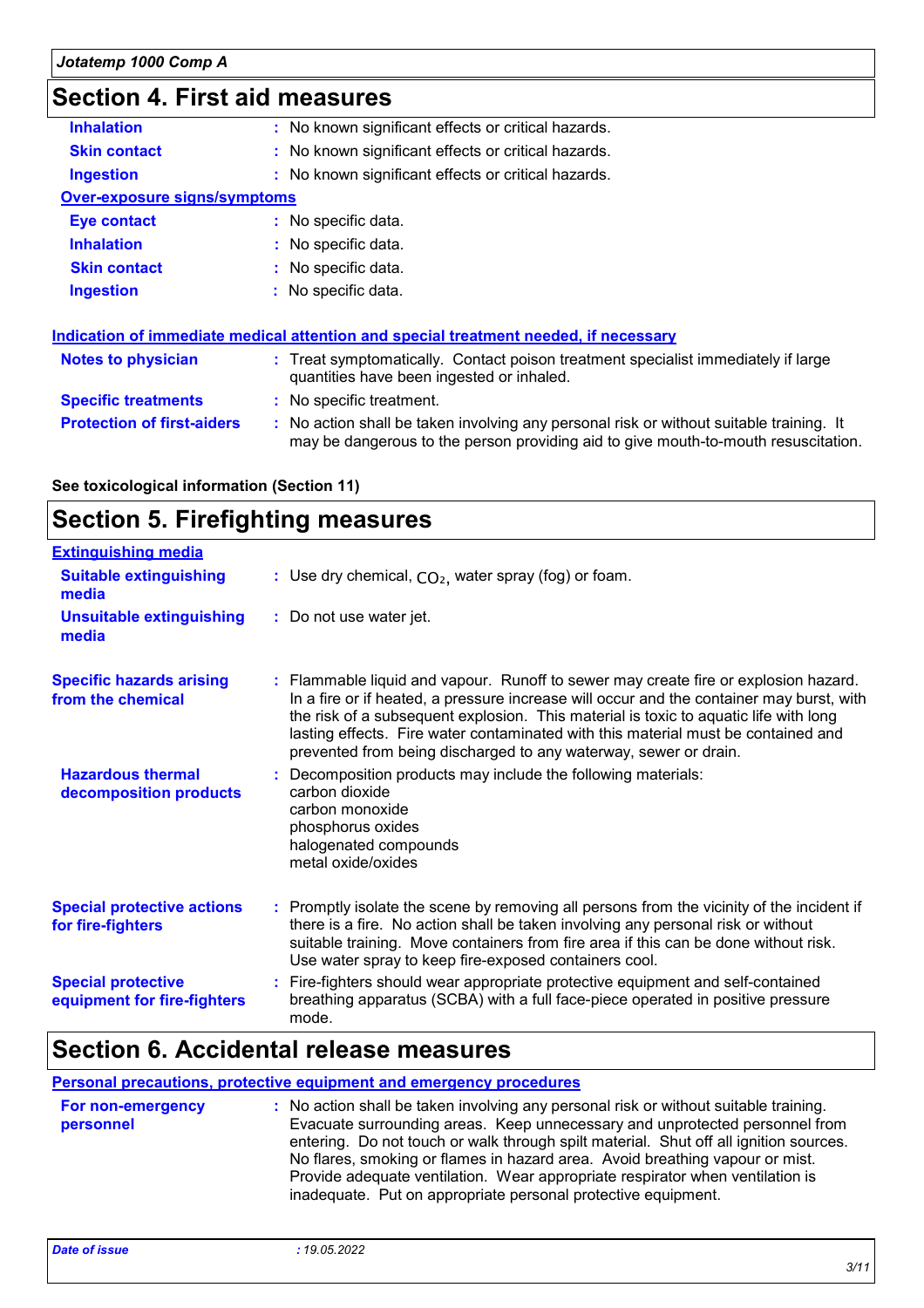## **Section 6. Accidental release measures**

| For emergency responders                                    | If specialised clothing is required to deal with the spillage, take note of any<br>information in Section 8 on suitable and unsuitable materials. See also the<br>information in "For non-emergency personnel".                                                                                                                                                                                                                                                                                                                                                                                                                                                                                                                                                         |
|-------------------------------------------------------------|-------------------------------------------------------------------------------------------------------------------------------------------------------------------------------------------------------------------------------------------------------------------------------------------------------------------------------------------------------------------------------------------------------------------------------------------------------------------------------------------------------------------------------------------------------------------------------------------------------------------------------------------------------------------------------------------------------------------------------------------------------------------------|
| <b>Environmental precautions</b>                            | : Avoid dispersal of spilt material and runoff and contact with soil, waterways, drains<br>and sewers. Inform the relevant authorities if the product has caused environmental<br>pollution (sewers, waterways, soil or air). Water polluting material. May be harmful<br>to the environment if released in large quantities. Collect spillage.                                                                                                                                                                                                                                                                                                                                                                                                                         |
| <b>Methods and material for containment and cleaning up</b> |                                                                                                                                                                                                                                                                                                                                                                                                                                                                                                                                                                                                                                                                                                                                                                         |
| <b>Small spill</b>                                          | : Stop leak if without risk. Move containers from spill area. Use spark-proof tools and<br>explosion-proof equipment. Dilute with water and mop up if water-soluble.<br>Alternatively, or if water-insoluble, absorb with an inert dry material and place in an<br>appropriate waste disposal container. Dispose of via a licensed waste disposal<br>contractor.                                                                                                                                                                                                                                                                                                                                                                                                        |
| <b>Large spill</b>                                          | : Stop leak if without risk. Move containers from spill area. Use spark-proof tools and<br>explosion-proof equipment. Approach the release from upwind. Prevent entry into<br>sewers, water courses, basements or confined areas. Wash spillages into an<br>effluent treatment plant or proceed as follows. Contain and collect spillage with non-<br>combustible, absorbent material e.g. sand, earth, vermiculite or diatomaceous earth<br>and place in container for disposal according to local regulations (see Section 13).<br>Dispose of via a licensed waste disposal contractor. Contaminated absorbent<br>material may pose the same hazard as the spilt product. Note: see Section 1 for<br>emergency contact information and Section 13 for waste disposal. |

## **Section 7. Handling and storage**

### **Precautions for safe handling**

| <b>Protective measures</b>                                                       | : Put on appropriate personal protective equipment (see Section 8). Do not ingest.<br>Avoid contact with eyes, skin and clothing. Avoid breathing vapour or mist. Avoid<br>release to the environment. Use only with adequate ventilation. Wear appropriate<br>respirator when ventilation is inadequate. Do not enter storage areas and confined<br>spaces unless adequately ventilated. Keep in the original container or an approved<br>alternative made from a compatible material, kept tightly closed when not in use.<br>Store and use away from heat, sparks, open flame or any other ignition source. Use<br>explosion-proof electrical (ventilating, lighting and material handling) equipment.<br>Use only non-sparking tools. Take precautionary measures against electrostatic<br>discharges. Empty containers retain product residue and can be hazardous. Do not<br>reuse container. |
|----------------------------------------------------------------------------------|-----------------------------------------------------------------------------------------------------------------------------------------------------------------------------------------------------------------------------------------------------------------------------------------------------------------------------------------------------------------------------------------------------------------------------------------------------------------------------------------------------------------------------------------------------------------------------------------------------------------------------------------------------------------------------------------------------------------------------------------------------------------------------------------------------------------------------------------------------------------------------------------------------|
| <b>Advice on general</b><br>occupational hygiene                                 | : Eating, drinking and smoking should be prohibited in areas where this material is<br>handled, stored and processed. Workers should wash hands and face before<br>eating, drinking and smoking. Remove contaminated clothing and protective<br>equipment before entering eating areas. See also Section 8 for additional<br>information on hygiene measures.<br>Any gas developed during storage will remain in the container when the temperature                                                                                                                                                                                                                                                                                                                                                                                                                                                 |
|                                                                                  | is decreased. To avoid splash of paint/thinner when opening the containers release<br>pressure by making a small hole in the plastic seal in the center of the lid.                                                                                                                                                                                                                                                                                                                                                                                                                                                                                                                                                                                                                                                                                                                                 |
| <b>Conditions for safe storage,</b><br>including any<br><b>incompatibilities</b> | Store in accordance with local regulations. Store in a segregated and approved<br>area. Store in original container protected from direct sunlight in a dry, cool and well-<br>ventilated area, away from incompatible materials (see Section 10) and food and<br>drink. Eliminate all ignition sources. Separate from oxidising materials. Keep<br>container tightly closed and sealed until ready for use. Containers that have been<br>opened must be carefully resealed and kept upright to prevent leakage. Do not<br>store in unlabelled containers. Use appropriate containment to avoid environmental<br>contamination. See Section 10 for incompatible materials before handling or use.                                                                                                                                                                                                   |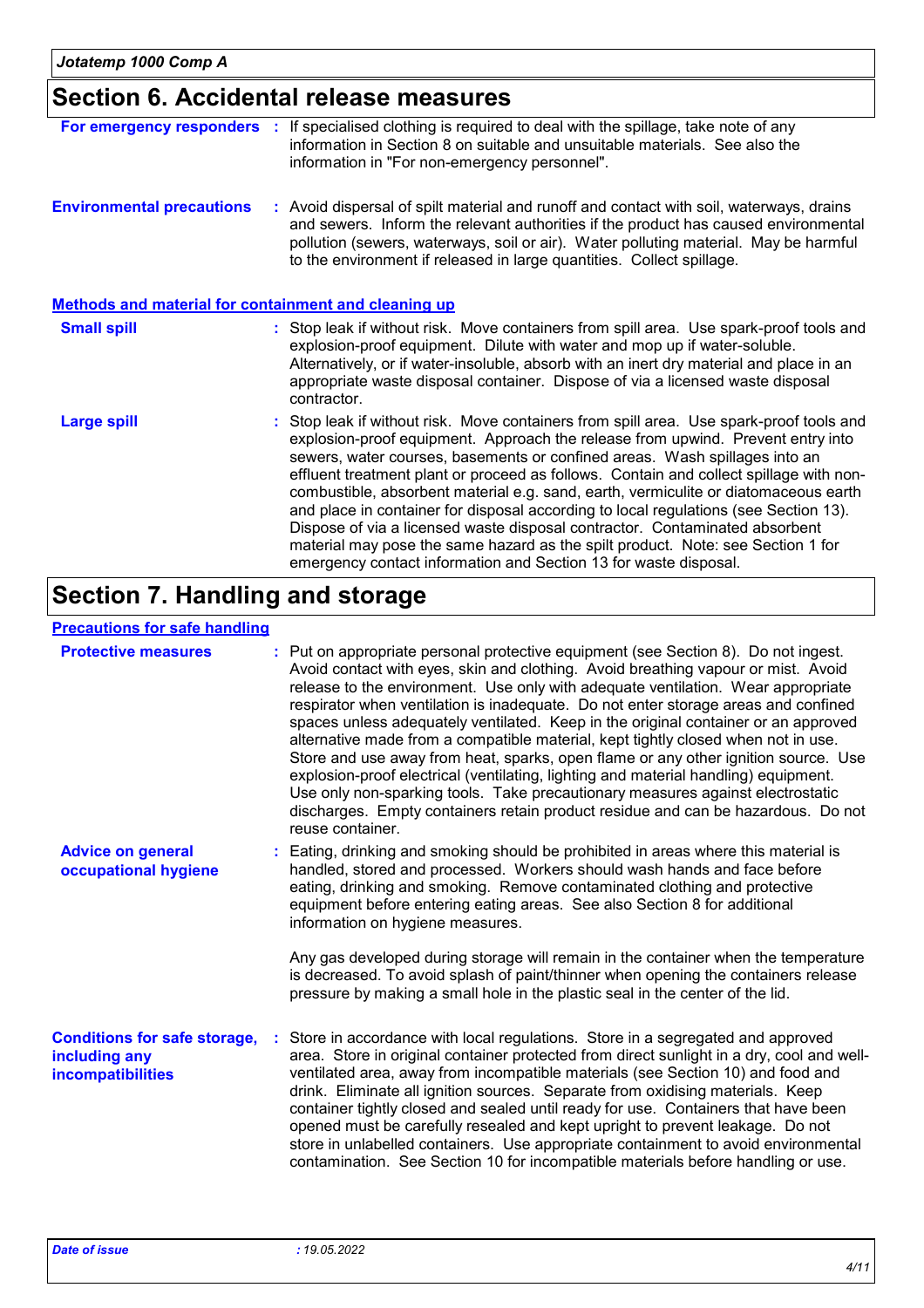## **Section 8. Exposure controls/personal protection**

#### **Control parameters**

| <b>Ingredient name</b>                     |                                                                                                                                                                                                                                                                                                                               | <b>Exposure limits</b>                                                                                                                                                                                                                                                                                                                                                                                                                                                                                                                                                                                      |  |  |
|--------------------------------------------|-------------------------------------------------------------------------------------------------------------------------------------------------------------------------------------------------------------------------------------------------------------------------------------------------------------------------------|-------------------------------------------------------------------------------------------------------------------------------------------------------------------------------------------------------------------------------------------------------------------------------------------------------------------------------------------------------------------------------------------------------------------------------------------------------------------------------------------------------------------------------------------------------------------------------------------------------------|--|--|
| xylene<br>Ethyl benzene<br>2-butoxyethanol |                                                                                                                                                                                                                                                                                                                               | Schedule I USECHH 2000 (Malaysia,<br>4/2000).<br>TWA: 434 mg/m <sup>3</sup> 8 hours.                                                                                                                                                                                                                                                                                                                                                                                                                                                                                                                        |  |  |
|                                            |                                                                                                                                                                                                                                                                                                                               | TWA: 100 ppm 8 hours.<br>Schedule I USECHH 2000 (Malaysia,<br>4/2000).<br>TWA: 100 ppm 8 hours.                                                                                                                                                                                                                                                                                                                                                                                                                                                                                                             |  |  |
|                                            |                                                                                                                                                                                                                                                                                                                               | TWA: 434 mg/m <sup>3</sup> 8 hours.<br>Schedule I USECHH 2000 (Malaysia,<br>4/2000). Absorbed through skin.<br>TWA: 20 ppm 8 hours.<br>TWA: 96.7 mg/m <sup>3</sup> 8 hours.                                                                                                                                                                                                                                                                                                                                                                                                                                 |  |  |
| <b>Appropriate engineering</b><br>controls |                                                                                                                                                                                                                                                                                                                               | : Use only with adequate ventilation. Use process enclosures, local exhaust<br>ventilation or other engineering controls to keep worker exposure to airborne<br>contaminants below any recommended or statutory limits. The engineering controls<br>also need to keep gas, vapour or dust concentrations below any lower explosive<br>limits. Use explosion-proof ventilation equipment.                                                                                                                                                                                                                    |  |  |
| <b>Environmental exposure</b><br>controls  | Emissions from ventilation or work process equipment should be checked to ensure<br>they comply with the requirements of environmental protection legislation. In some<br>cases, fume scrubbers, filters or engineering modifications to the process<br>equipment will be necessary to reduce emissions to acceptable levels. |                                                                                                                                                                                                                                                                                                                                                                                                                                                                                                                                                                                                             |  |  |
| <b>Individual protection measures</b>      |                                                                                                                                                                                                                                                                                                                               |                                                                                                                                                                                                                                                                                                                                                                                                                                                                                                                                                                                                             |  |  |
| <b>Hygiene measures</b>                    |                                                                                                                                                                                                                                                                                                                               | : Wash hands, forearms and face thoroughly after handling chemical products, before<br>eating, smoking and using the lavatory and at the end of the working period.<br>Appropriate techniques should be used to remove potentially contaminated clothing.<br>Wash contaminated clothing before reusing. Ensure that eyewash stations and<br>safety showers are close to the workstation location.                                                                                                                                                                                                           |  |  |
| <b>Eye/face protection</b>                 | shields.                                                                                                                                                                                                                                                                                                                      | Safety eyewear complying to EN 166 should be used when a risk assessment<br>indicates this is necessary to avoid exposure to liquid splashes, mists, gases or<br>dusts. If contact is possible, the following protection should be worn, unless the<br>assessment indicates a higher degree of protection: safety glasses with side-                                                                                                                                                                                                                                                                        |  |  |
| <b>Skin protection</b>                     |                                                                                                                                                                                                                                                                                                                               |                                                                                                                                                                                                                                                                                                                                                                                                                                                                                                                                                                                                             |  |  |
| <b>Hand protection</b>                     | estimated.                                                                                                                                                                                                                                                                                                                    | : Chemical-resistant, impervious gloves complying with an approved standard should<br>be worn at all times when handling chemical products if a risk assessment indicates<br>this is necessary. Considering the parameters specified by the glove manufacturer,<br>check during use that the gloves are still retaining their protective properties. It<br>should be noted that the time to breakthrough for any glove material may be<br>different for different glove manufacturers. In the case of mixtures, consisting of<br>several substances, the protection time of the gloves cannot be accurately |  |  |

There is no one glove material or combination of materials that will give unlimited resistance to any individual or combination of chemicals.

The breakthrough time must be greater than the end use time of the product. The instructions and information provided by the glove manufacturer on use, storage, maintenance and replacement must be followed.

Gloves should be replaced regularly and if there is any sign of damage to the glove material.

Always ensure that gloves are free from defects and that they are stored and used correctly.

The performance or effectiveness of the glove may be reduced by physical/chemical damage and poor maintenance.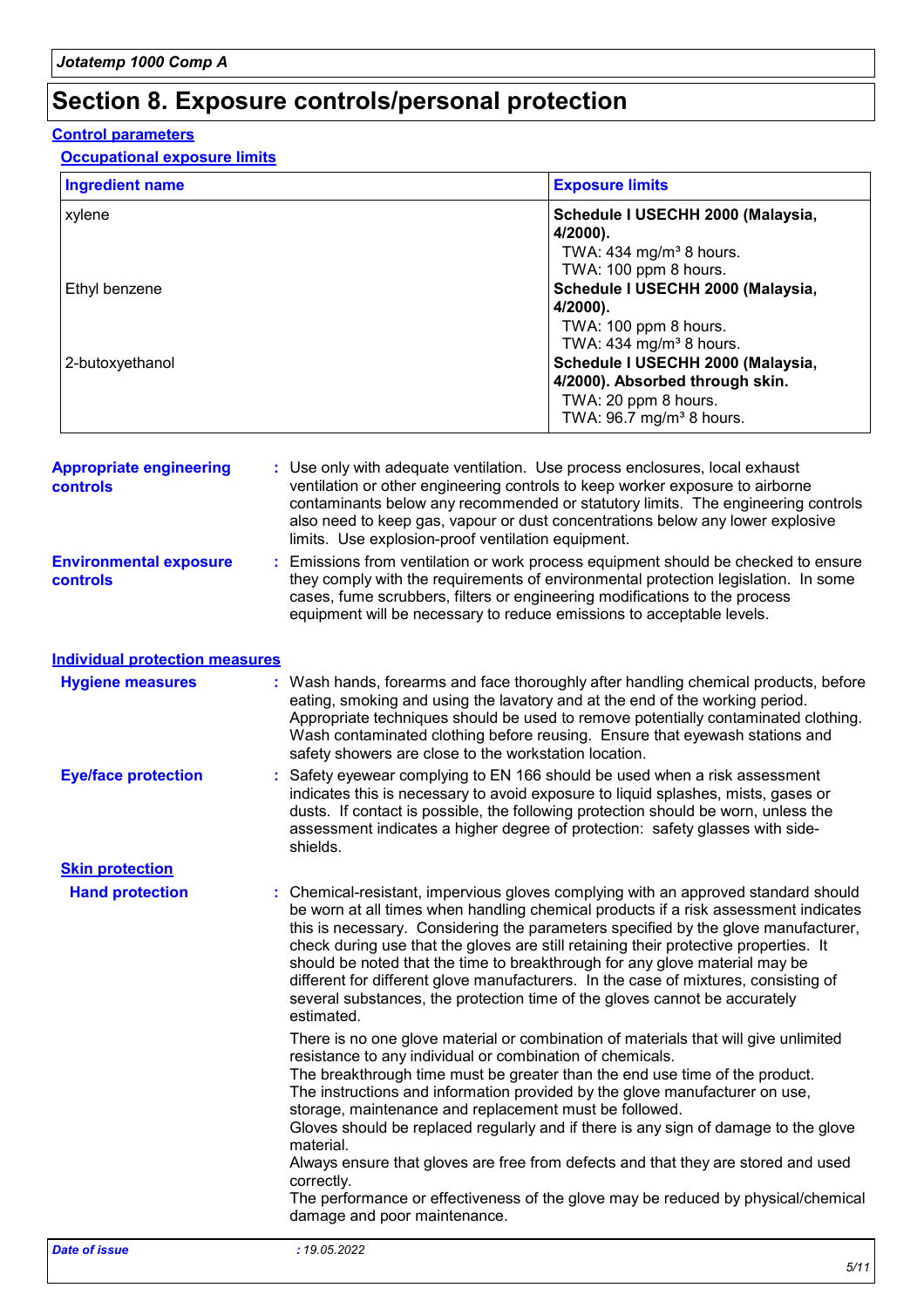## **Section 8. Exposure controls/personal protection**

|                               | Barrier creams may help to protect the exposed areas of the skin but should not be<br>applied once exposure has occurred.                                                                                                                                                                                                                                                                                                     |
|-------------------------------|-------------------------------------------------------------------------------------------------------------------------------------------------------------------------------------------------------------------------------------------------------------------------------------------------------------------------------------------------------------------------------------------------------------------------------|
|                               | Wear suitable gloves tested to EN374.<br>Recommended, gloves(breakthrough time) > 8 hours: fluor rubber, Teflon, butyl<br>rubber, Viton®, Saranex, 4H, nitrile rubber, polyvinyl alcohol (PVA)<br>May be used, gloves(breakthrough time) 4 - 8 hours: neoprene, PVC                                                                                                                                                           |
| <b>Body protection</b>        | : Personal protective equipment for the body should be selected based on the task<br>being performed and the risks involved and should be approved by a specialist<br>before handling this product. When there is a risk of ignition from static electricity,<br>wear anti-static protective clothing. For the greatest protection from static<br>discharges, clothing should include anti-static overalls, boots and gloves. |
| <b>Other skin protection</b>  | : Appropriate footwear and any additional skin protection measures should be<br>selected based on the task being performed and the risks involved and should be<br>approved by a specialist before handling this product.                                                                                                                                                                                                     |
| <b>Respiratory protection</b> | : If workers are exposed to concentrations above the exposure limit, they must use a<br>respirator according to EN 140. Use respiratory mask with charcoal and dust filter<br>when spraying this product, according to EN 14387(as filter combination A2-P2). In<br>confined spaces, use compressed-air or fresh-air respiratory equipment. When use<br>of roller or brush, consider use of charcoalfilter.                   |

## **Section 9. Physical and chemical properties**

| <b>Appearance</b>                                 |                                                                                                                                             |
|---------------------------------------------------|---------------------------------------------------------------------------------------------------------------------------------------------|
| <b>Physical state</b>                             | : Liquid.                                                                                                                                   |
| <b>Colour</b>                                     | : Grey, Aluminium                                                                                                                           |
| <b>Odour</b>                                      | : Characteristic.                                                                                                                           |
| <b>Odour threshold</b>                            | : Not applicable.                                                                                                                           |
| pH                                                | : Not applicable.                                                                                                                           |
| <b>Melting point</b>                              | : Not applicable.                                                                                                                           |
| <b>Boiling point</b>                              | : Lowest known value: 136.1°C (277°F) (ethylbenzene). Weighted average: 156.47°C<br>$(313.6^{\circ}F)$                                      |
| <b>Flash point</b>                                | : Closed cup: $27^{\circ}$ C (80.6 $^{\circ}$ F)                                                                                            |
| <b>Evaporation rate</b>                           | : Highest known value: 0.84 (ethylbenzene) Weighted average: 0.47 compared with<br>butyl acetate                                            |
| <b>Flammability (solid, gas)</b>                  | : Not applicable.                                                                                                                           |
| Lower and upper explosive<br>(flammable) limits   | $: 0.8 - 14\%$                                                                                                                              |
| <b>Vapour pressure</b>                            | : Highest known value: 1.2 kPa (9.3 mm Hg) (at $20^{\circ}$ C) (ethylbenzene). Weighted<br>average: $0.8$ kPa (6 mm Hg) (at $20^{\circ}$ C) |
| <b>Vapour density</b>                             | : Highest known value: 5.1 (Air = 1) (dipropylene glycol methyl ether). Weighted<br>average: $4.16$ (Air = 1)                               |
| <b>Relative density</b>                           | $: 1.762$ to 1.785 g/<br>cm <sup>3</sup>                                                                                                    |
| <b>Solubility</b>                                 | : Insoluble in the following materials: cold water and hot water.                                                                           |
| <b>Partition coefficient: n-</b><br>octanol/water | : Not available.                                                                                                                            |
| <b>Auto-ignition temperature</b>                  | : Lowest known value: $207^{\circ}$ C (404.6°F) (dipropylene glycol methyl ether).                                                          |
| <b>Decomposition temperature</b>                  | : Not available.                                                                                                                            |
| <b>Viscosity</b>                                  | : Kinematic (40°C): $>20.5$ mm <sup>2</sup> /s ( $>20.5$ cSt)                                                                               |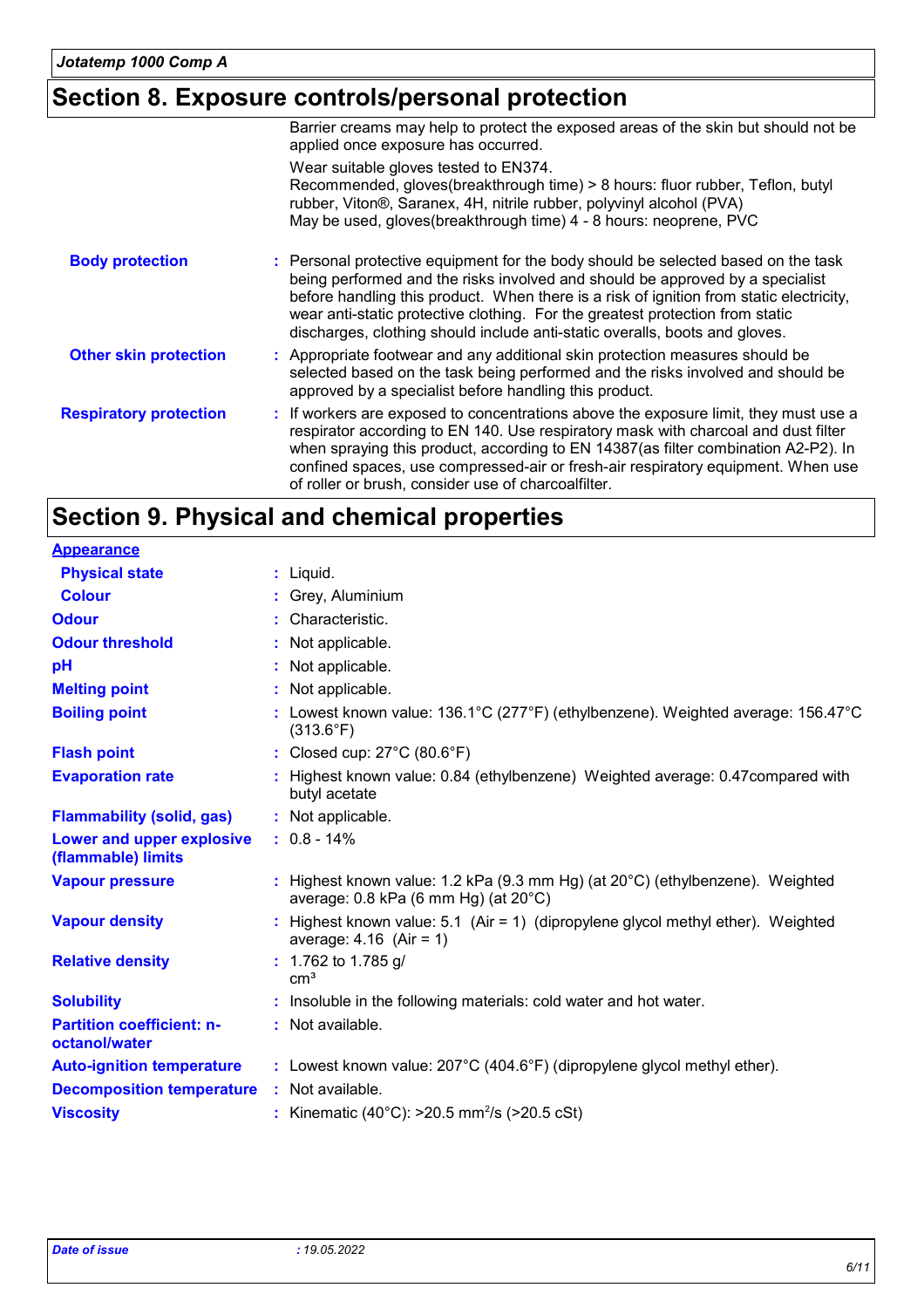## **Section 10. Stability and reactivity**

| <b>Reactivity</b>                            | : No specific test data related to reactivity available for this product or its ingredients.                                                                                 |
|----------------------------------------------|------------------------------------------------------------------------------------------------------------------------------------------------------------------------------|
| <b>Chemical stability</b>                    | : The product is stable.                                                                                                                                                     |
| <b>Possibility of hazardous</b><br>reactions | : Under normal conditions of storage and use, hazardous reactions will not occur.                                                                                            |
| <b>Conditions to avoid</b>                   | : Avoid all possible sources of ignition (spark or flame). Do not pressurise, cut, weld,<br>braze, solder, drill, grind or expose containers to heat or sources of ignition. |
| <b>Incompatible materials</b>                | : Reactive or incompatible with the following materials:<br>oxidising materials                                                                                              |
| <b>Hazardous decomposition</b><br>products   | : Under normal conditions of storage and use, hazardous decomposition products<br>should not be produced.                                                                    |

## **Section 11. Toxicological information**

#### **Information on toxicological effects**

#### **Acute toxicity**

| <b>Product/ingredient name</b> | <b>Result</b>                 | <b>Species</b> | <b>Dose</b> | <b>Exposure</b>          |
|--------------------------------|-------------------------------|----------------|-------------|--------------------------|
| xylene                         | <b>LC50 Inhalation Vapour</b> | Rat            | $20$ mg/l   | 4 hours                  |
|                                | LD50 Oral                     | Rat            | 4300 mg/kg  |                          |
|                                | <b>TDLo Dermal</b>            | Rabbit         | 4300 mg/kg  |                          |
| Ethyl benzene                  | <b>LC50 Inhalation Vapour</b> | Rat - Male     | $17.8$ mg/l | 4 hours                  |
|                                | LD50 Dermal                   | Rabbit         | >5000 mg/kg | $\overline{\phantom{0}}$ |
|                                | LD50 Oral                     | Rat            | 3500 mg/kg  |                          |
| 2-butoxyethanol                | LD50 Oral                     | Guinea pig -   | 1414 mg/kg  |                          |
|                                |                               | Male, Female   |             |                          |
|                                | LD50 Oral                     | Rat - Male,    | 1300 mg/kg  |                          |
|                                |                               | Female         |             |                          |

#### **Irritation/Corrosion**

| <b>Product/ingredient name</b> | Result                   | <b>Species</b> | <b>Score</b> | <b>Exposure</b>     | <b>Observation</b> |
|--------------------------------|--------------------------|----------------|--------------|---------------------|--------------------|
| <b>xylene</b>                  | Eyes - Mild irritant     | Rabbit         |              | 87 milligrams       |                    |
|                                | Skin - Mild irritant     | l Rat          |              | $ 8$ hours 60       |                    |
|                                |                          |                |              | <b>Imicroliters</b> |                    |
| 2-butoxyethanol                | Eyes - Moderate irritant | Rabbit         |              | 124 hours 100 l     |                    |
|                                |                          |                |              | mg                  |                    |
|                                | Skin - Mild irritant     | Rabbit         |              | 500 mg              |                    |

#### **Sensitisation**

Not available.

#### **Mutagenicity**

Not available.

#### **Carcinogenicity**

Not available.

#### **Reproductive toxicity**

Not available.

#### **Teratogenicity**

Not available.

#### **Specific target organ toxicity (single exposure)**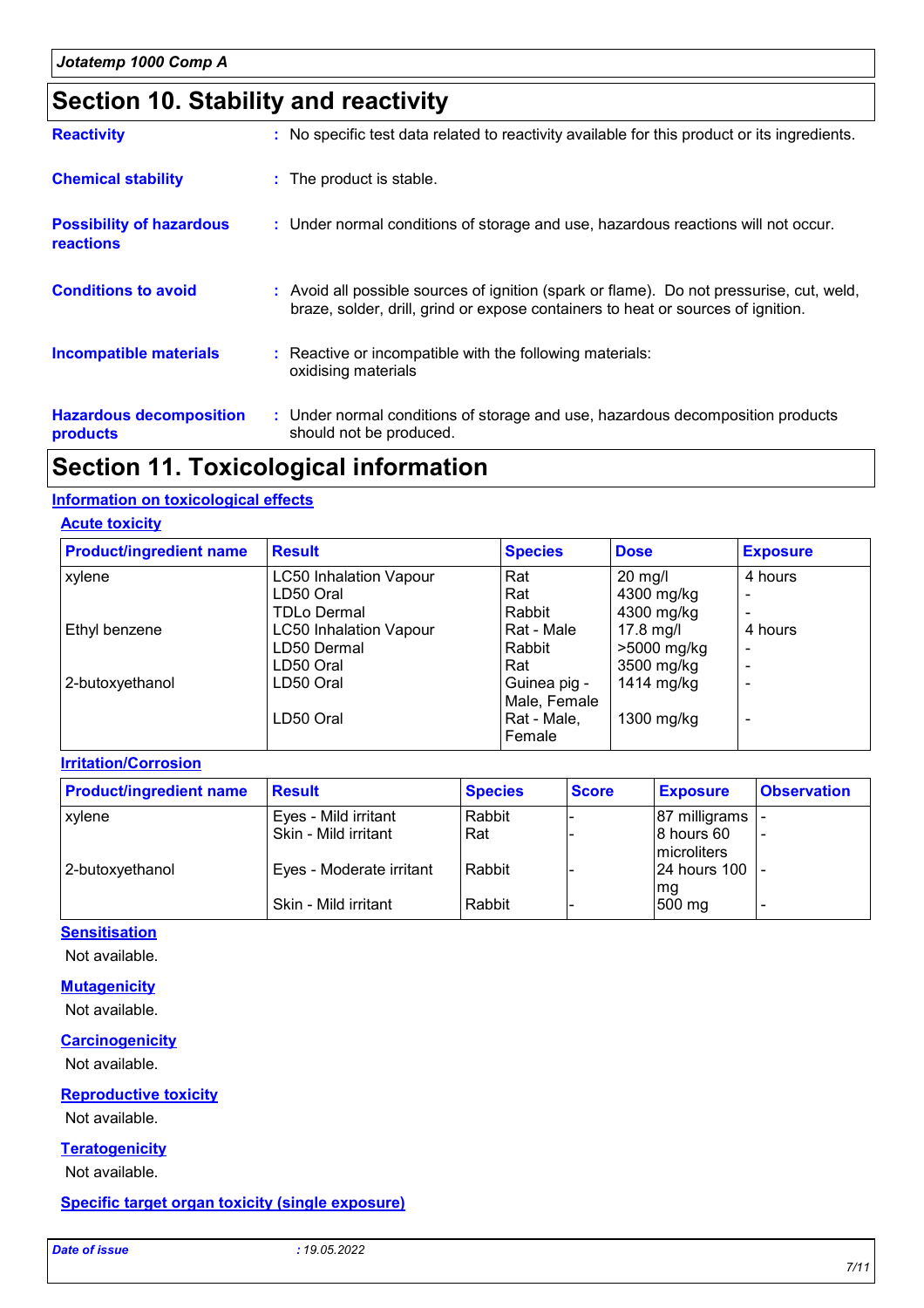## **Section 11. Toxicological information**

| <b>Name</b>                                        | <b>Category</b> | <b>Route of</b><br>exposure | <b>Target organs</b>                   |
|----------------------------------------------------|-----------------|-----------------------------|----------------------------------------|
| <b>xylene</b>                                      | Category 3      |                             | <b>Respiratory tract</b><br>irritation |
| Specific target organ toxicity (repeated exposure) |                 |                             |                                        |

| <b>Name</b>   | <b>Category</b> | <b>Route of</b><br>exposure | <b>Target organs</b> |
|---------------|-----------------|-----------------------------|----------------------|
| Ethyl benzene | Category 2      | . .                         | I hearing organs     |

#### **Aspiration hazard**

| <b>Name</b>          | <b>Besult</b>                         |
|----------------------|---------------------------------------|
| <b>xylene</b>        | <b>ASPIRATION HAZARD - Category 1</b> |
| <b>Ethyl benzene</b> | <b>ASPIRATION HAZARD - Category 1</b> |

#### **Information on likely routes :** Not available. **of exposure**

**Short term exposure**

| <b>Eye contact</b>  | : No known significant effects or critical hazards. |
|---------------------|-----------------------------------------------------|
| <b>Inhalation</b>   | : No known significant effects or critical hazards. |
| <b>Skin contact</b> | : No known significant effects or critical hazards. |
| <b>Ingestion</b>    | : No known significant effects or critical hazards. |

#### **Symptoms related to the physical, chemical and toxicological characteristics**

| <b>Eye contact</b>  | : No specific data. |
|---------------------|---------------------|
| <b>Inhalation</b>   | : No specific data. |
| <b>Skin contact</b> | : No specific data. |
| <b>Ingestion</b>    | : No specific data. |

#### **Delayed and immediate effects as well as chronic effects from short and long-term exposure**

| <b>Potential immediate</b><br>effects             |  | $:$ Not available.                                  |  |
|---------------------------------------------------|--|-----------------------------------------------------|--|
| <b>Potential delayed effects</b>                  |  | $:$ Not available.                                  |  |
| <b>Long term exposure</b>                         |  |                                                     |  |
| <b>Potential immediate</b><br>effects             |  | $:$ Not available.                                  |  |
| <b>Potential delayed effects : Not available.</b> |  |                                                     |  |
| <b>Potential chronic health effects</b>           |  |                                                     |  |
| Not available.                                    |  |                                                     |  |
| <b>General</b>                                    |  | : No known significant effects or critical hazards. |  |
| <b>Carcinogenicity</b>                            |  | : No known significant effects or critical hazards. |  |
| <b>Mutagenicity</b>                               |  | : No known significant effects or critical hazards. |  |
| <b>Teratogenicity</b>                             |  | : No known significant effects or critical hazards. |  |
|                                                   |  |                                                     |  |
| <b>Developmental effects</b>                      |  | : No known significant effects or critical hazards. |  |

#### **Numerical measures of toxicity Acute toxicity estimates**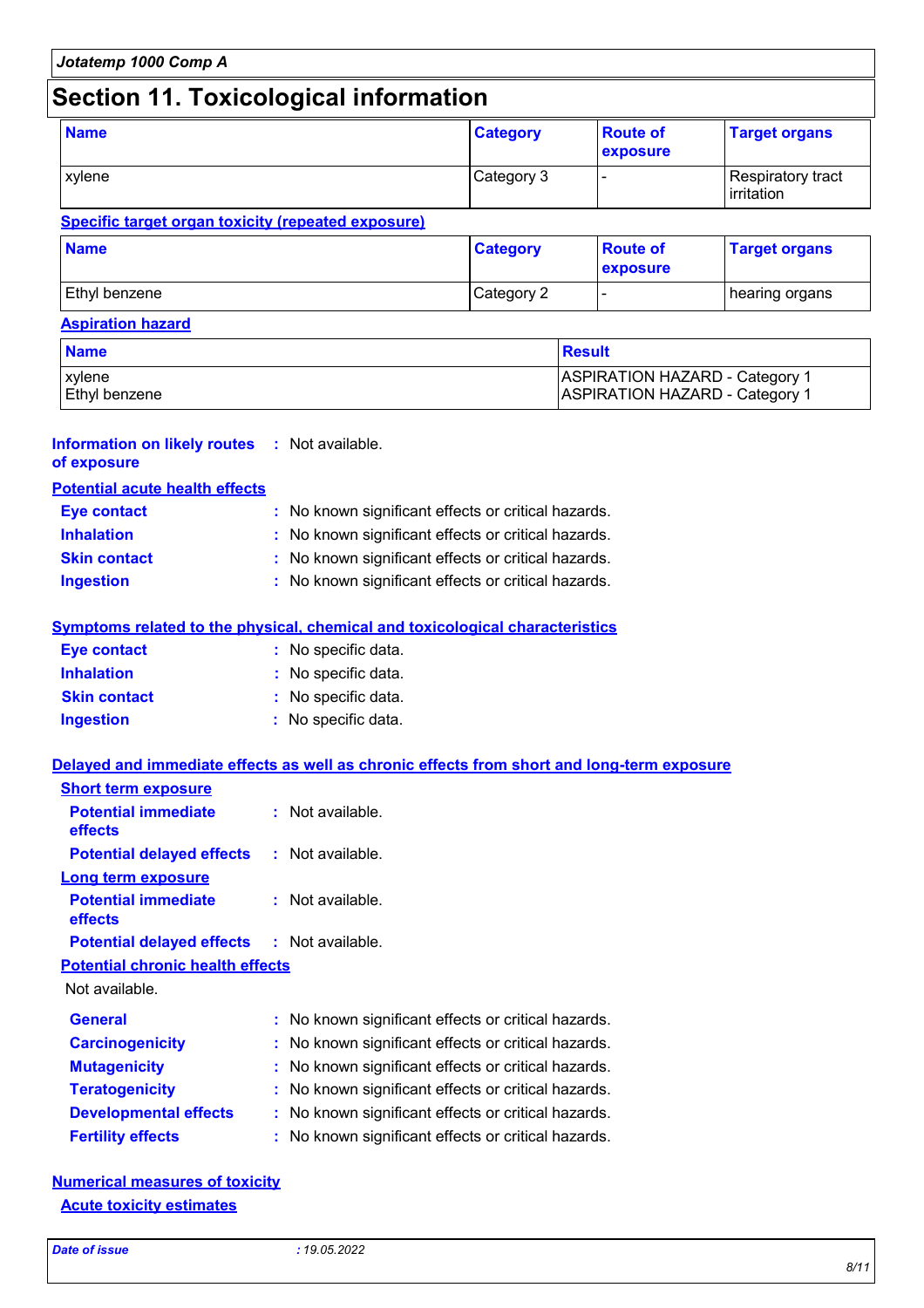| Jotatemp 1000 Comp A<br><b>Section 11. Toxicological information</b> |                                        |                                                 |
|----------------------------------------------------------------------|----------------------------------------|-------------------------------------------------|
|                                                                      |                                        |                                                 |
|                                                                      | Oral<br>Dermal<br>Inhalation (vapours) | 52401.75 mg/kg<br>16011.64 mg/kg<br>146.99 mg/l |

## **Section 12. Ecological information**

| <b>Toxicity</b>                |                                   |                                                    |                 |
|--------------------------------|-----------------------------------|----------------------------------------------------|-----------------|
| <b>Product/ingredient name</b> | <b>Result</b>                     | <b>Species</b>                                     | <b>Exposure</b> |
| trizinc bis(orthophosphate)    | Acute LC50 0.14 mg/l              | Fish - Oncorhynchus mykiss                         | 96 hours        |
|                                | Chronic NOEC 0.1 mg/l             | Micro-organism                                     | 4 hours         |
| xylene                         | Acute LC50 8500 µg/l Marine water | Crustaceans - Palaemonetes<br>pugio                | 48 hours        |
|                                | Acute LC50 13400 µg/l Fresh water | Fish - Pimephales promelas                         | 96 hours        |
| Ethyl benzene                  | Acute EC50 7700 µg/l Marine water | Algae - Skeletonema costatum                       | 96 hours        |
|                                | Acute EC50 2.93 mg/l              | Daphnia                                            | 48 hours        |
|                                | Acute LC50 4.2 mg/l               | Fish                                               | 96 hours        |
| 2-butoxyethanol                | Acute EC50 1000 mg/l Fresh water  | Daphnia - Daphnia magna                            | 48 hours        |
|                                | Acute LC50 1000 mg/l Marine water | Crustaceans -<br>Chaetogammarus marinus -<br>Young | 48 hours        |

#### **Persistence and degradability**

| <b>Product/ingredient name</b> | <b>Aquatic half-life</b> | <b>Photolysis</b> | <b>Biodegradability</b> |
|--------------------------------|--------------------------|-------------------|-------------------------|
| trizinc bis(orthophosphate)    | . .                      |                   | <b>Not readily</b>      |
| xylene                         |                          |                   | <b>IReadily</b>         |
| Ethyl benzene                  |                          |                   | <b>IReadily</b>         |

#### **Bioaccumulative potential**

| <b>Product/ingredient name</b> | $LoaPow$ | <b>BCF</b>  | <b>Potential</b> |
|--------------------------------|----------|-------------|------------------|
| trizinc bis(orthophosphate)    | <u>.</u> | 60960       | high             |
| xylene                         | 3.12     | 8.1 to 25.9 | low              |
| Ethyl benzene                  | 3.6      |             | low              |
| l 2-butoxvethanol              | 0.81     |             | low              |

#### **Mobility in soil**

**Soil/water partition coefficient (Koc) :** Not available.

**Other adverse effects** : No known significant effects or critical hazards.

## **Section 13. Disposal information**

**Disposal methods :**

The generation of waste should be avoided or minimised wherever possible. Disposal of this product, solutions and any by-products should at all times comply with the requirements of environmental protection and waste disposal legislation and any regional local authority requirements. Dispose of surplus and nonrecyclable products via a licensed waste disposal contractor. Waste should not be disposed of untreated to the sewer unless fully compliant with the requirements of all authorities with jurisdiction. Waste packaging should be recycled. Incineration or landfill should only be considered when recycling is not feasible. This material and its container must be disposed of in a safe way. Care should be taken when handling emptied containers that have not been cleaned or rinsed out. Empty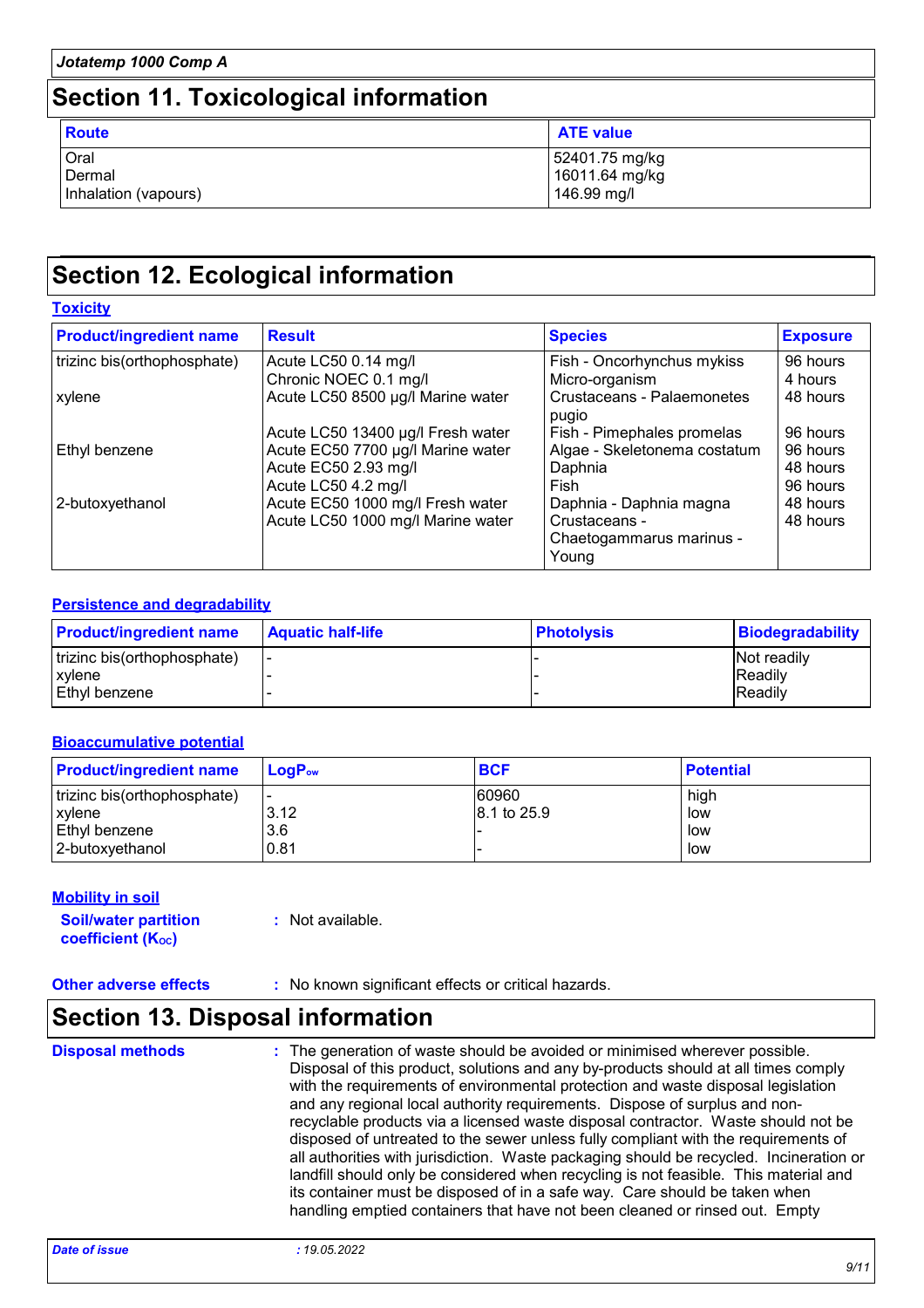## **Section 13. Disposal information**

containers or liners may retain some product residues. Vapour from product residues may create a highly flammable or explosive atmosphere inside the container. Do not cut, weld or grind used containers unless they have been cleaned thoroughly internally. Avoid dispersal of spilt material and runoff and contact with soil, waterways, drains and sewers.

## **Section 14. Transport information**

|                                      | <b>UN</b>                                                                   | <b>ADR/RID</b>                                                                                                                                                                         | <b>IMDG</b>                                                                                                                              | <b>IATA</b>                                                                                                             |
|--------------------------------------|-----------------------------------------------------------------------------|----------------------------------------------------------------------------------------------------------------------------------------------------------------------------------------|------------------------------------------------------------------------------------------------------------------------------------------|-------------------------------------------------------------------------------------------------------------------------|
| <b>UN number</b>                     | <b>UN1263</b>                                                               | UN1263                                                                                                                                                                                 | <b>UN1263</b>                                                                                                                            | <b>UN1263</b>                                                                                                           |
| <b>UN proper</b><br>shipping name    | Paint                                                                       | Paint                                                                                                                                                                                  | Paint. Marine pollutant<br>(trizinc bis<br>(orthophosphate))                                                                             | Paint                                                                                                                   |
| <b>Transport hazard</b><br>class(es) | 3                                                                           | 3<br>I,                                                                                                                                                                                | 3<br>⊁∠                                                                                                                                  | 3                                                                                                                       |
| <b>Packing group</b>                 | III                                                                         | Ш                                                                                                                                                                                      | III                                                                                                                                      | Ш                                                                                                                       |
| <b>Environmental</b><br>hazards      | Yes. The<br>environmentally<br>hazardous substance<br>mark is not required. | Yes.                                                                                                                                                                                   | Yes.                                                                                                                                     | Yes. The<br>environmentally<br>hazardous substance<br>mark is not required.                                             |
| <b>Additional</b><br>information     |                                                                             | The environmentally<br>hazardous substance<br>mark is not required<br>when transported in<br>sizes of ≤5 L or ≤5 kg.<br><b>Hazard identification</b><br>number 30<br>Tunnel code (D/E) | The marine pollutant<br>mark is not required<br>when transported in<br>sizes of ≤5 L or ≤5 kg.<br><b>Emergency</b><br>schedules F-E, S-E | The environmentally<br>hazardous substance<br>mark may appear if<br>required by other<br>transportation<br>regulations. |

**Special precautions for user Transport within user's premises:** always transport in closed containers that are **:** upright and secure. Ensure that persons transporting the product know what to do in the event of an accident or spillage.

**Transport in bulk according :** Not available. **to IMO instruments**

## **Section 15. Regulatory information**

**Malaysia Inventory (EHS Register) :** Not determined

#### **International regulations**

**Chemical Weapon Convention List Schedules I, II & III Chemicals** Not listed.

**Montreal Protocol**

Not listed.

**Stockholm Convention on Persistent Organic Pollutants** Not listed.

**UNECE Aarhus Protocol on POPs and Heavy Metals** Not listed.